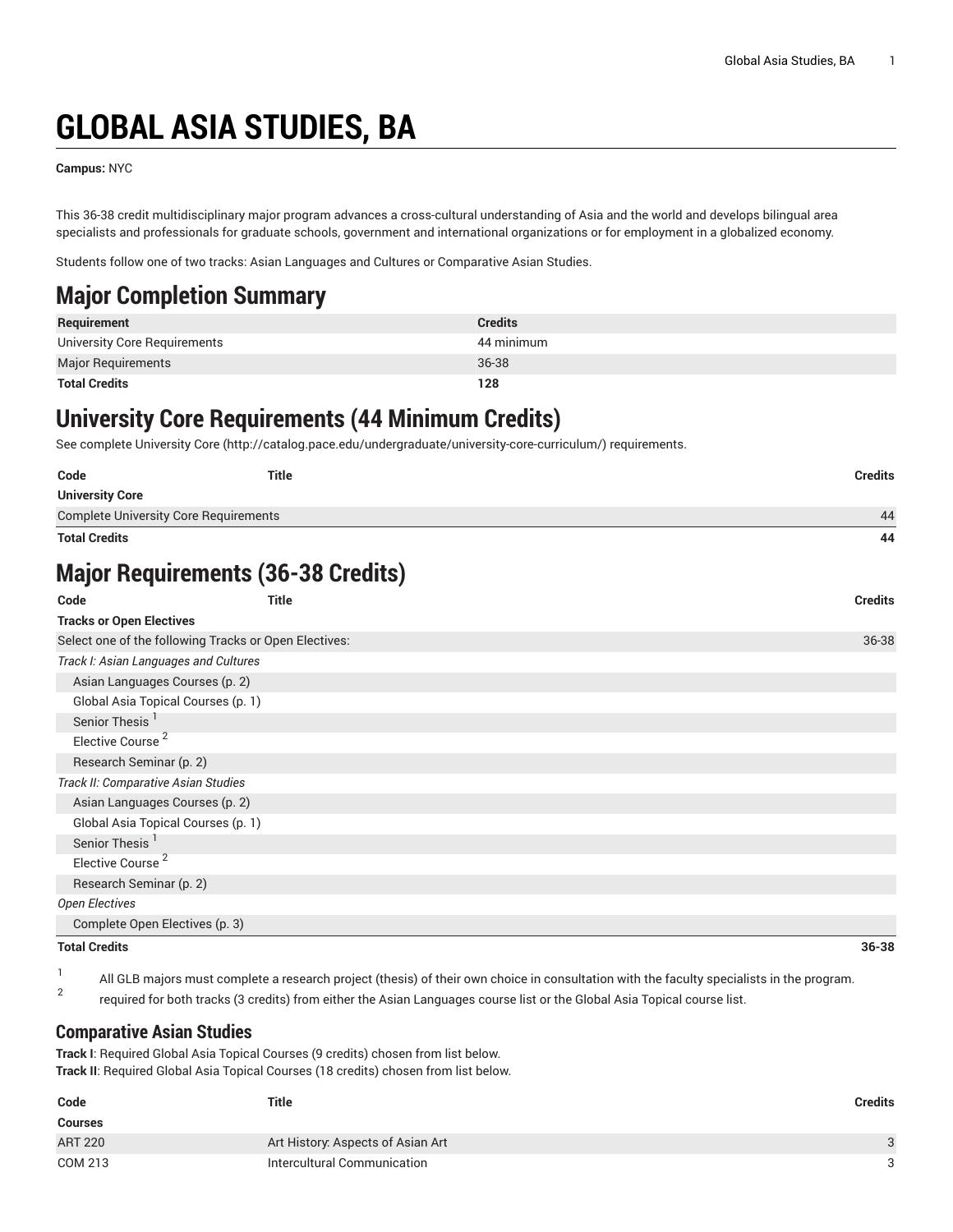| <b>ENG 201</b>  | Writing in the Disciplines                                                                                                                  | 3,4 |
|-----------------|---------------------------------------------------------------------------------------------------------------------------------------------|-----|
| ECO 374         | Rising Powers: China's Economic Growth and Development                                                                                      | 3   |
| <b>ECO 375</b>  | China's Financial System: Past, Present and Future                                                                                          | 3   |
| <b>ECO 396V</b> | Topic: From Wall Street to the Great Wall                                                                                                   | 3   |
| <b>GLB 101</b>  | An Introduction to Global Studies I                                                                                                         | 3   |
| <b>HIS 241</b>  | Modern China                                                                                                                                | 3   |
| <b>HIS 242</b>  | Modern Japan                                                                                                                                | 3   |
| <b>HIS 296A</b> | Barbarians and Mandarins: China and Her Inner Asian Neighbor                                                                                | 3   |
| <b>HIS 296E</b> | Topic: Tolstoy, Turks and Taliban: Russia's "Orient"                                                                                        | 3   |
| <b>HIS 296U</b> | Topic: Bible and Gun: Christianity in China since 1500                                                                                      | 3   |
| <b>HIS 297F</b> | Topic: Of Swords and Cherry Blossoms: Samurai Images Past and Present                                                                       | 3   |
| <b>HIS 340</b>  | <b>Chinese Cultural Tradition</b>                                                                                                           | 3   |
| <b>INT 196J</b> | The Sacred and the Secular in East Asia                                                                                                     | 6   |
| <b>INT 297A</b> | Hong Kong and Bollywood: Globalization of Asian Cinema                                                                                      | 6   |
| <b>LIT 211D</b> | The Individual and Society                                                                                                                  | 3   |
| LIT 211F        | Worlds In Literature: The Asian Diaspora                                                                                                    | 3   |
| <b>LIT 345</b>  | <b>Literatures of Diversity</b>                                                                                                             | 3   |
| <b>RES 202</b>  | Great Ideas in Eastern Religious Thought                                                                                                    | 3   |
| <b>RES 296</b>  | Topics in Religious Studies                                                                                                                 | 3   |
| Topic courses   |                                                                                                                                             |     |
|                 | Note: students interested in a following topic course should check with the Global Asia Major program director about possible availability: |     |
| <b>COM 296</b>  | Topics in Communication                                                                                                                     | 3   |

| <b>UUNIZYU</b> | TODICS III GOITIITIUNICAUOH |  |
|----------------|-----------------------------|--|
| <b>HIS 297</b> | <b>Topics in History</b>    |  |
|                |                             |  |

### <span id="page-1-0"></span>**Asian Languages and Cultures Track**

**Track I**: Required Asian Languages Courses (18-20 credits) chosen from list below. **Track II**: Required Asian Languages Courses (9-11 credits) chosen from list below.

| Code           | <b>Title</b>                               | <b>Credits</b> |
|----------------|--------------------------------------------|----------------|
| <b>Courses</b> |                                            |                |
| CHI 101        | Elementary Chinese I (Mandarin)            | $\overline{4}$ |
| CHI 102        | Elementary Chinese II (Mandarin)           | 4              |
| <b>CHI 263</b> | <b>Chinese for Heritage Speakers</b>       | 4              |
| <b>CHI 280</b> | Intensive Review of Chinese                | 3              |
| <b>CHI 283</b> | Intermediate Chinese Conversation          | 3              |
| CHI 300        | <b>Chinese Theater and Culture</b>         | 3              |
| <b>CHI 301</b> | Advanced Conversation in Chinese           | 3              |
| <b>CHI 305</b> | Chinese for Professional Communication     | 3              |
| <b>CHI 380</b> | <b>Chinese Seminar</b>                     | 3              |
| <b>JPN 101</b> | Elementary Japanese I                      | 3              |
| <b>JPN 102</b> | Elementary Japanese II                     | 3              |
| <b>JPN 280</b> | Intensive Review of Japanese               | 3              |
| <b>JPN 283</b> | Intermediate Japanese Conversation         | 3              |
| <b>JPN 380</b> | Japanese Seminar. Japanese for Professions | 3              |
| <b>JPN 395</b> | Independent Study in Japanese              | $1-9$          |

<span id="page-1-1"></span>

| <b>Research Seminar</b> |                                  |                |
|-------------------------|----------------------------------|----------------|
| Code                    | Title                            | <b>Credits</b> |
| COS 312                 | Introduction to Cultural Studies | 3              |
| <b>HIS 380</b>          | Seminar on Historiography        | 3              |
| <b>LIT 329</b>          | Literary Theory and Criticism    | 3              |
| <b>WS 380</b>           | Seminar in Feminist Theory       | 3              |
| <b>GLB</b>              | 400-level Asia Seminar           | 3              |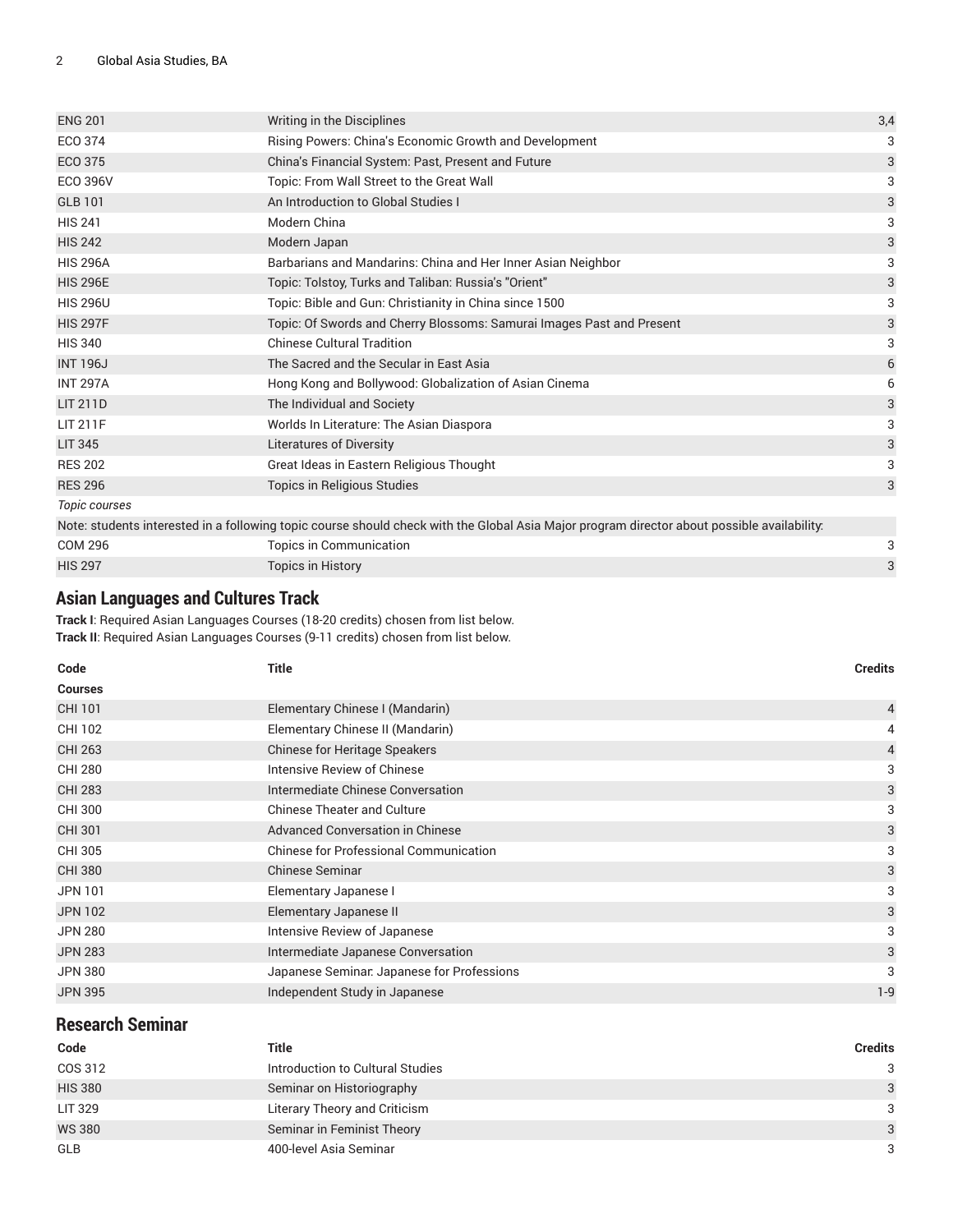#### <span id="page-2-0"></span>**Open Electives (35-48 Credits)**

| Open Electives (35-48 Credits) |                                                                                                                                     |                |
|--------------------------------|-------------------------------------------------------------------------------------------------------------------------------------|----------------|
| Code                           | Title                                                                                                                               | Credits        |
| Open Electives <sup>1</sup>    |                                                                                                                                     |                |
| Select 35-48 credits           |                                                                                                                                     | 35-48          |
| <b>Total Credits</b>           |                                                                                                                                     | $35 - 48$      |
| 1                              | Includes UNV 101 First-Year Seminar. Introduction to University Community required of first-year freshman students.                 |                |
| <b>Course</b>                  | <b>Title</b>                                                                                                                        | <b>Credits</b> |
| <b>First Year</b>              |                                                                                                                                     |                |
| Fall                           |                                                                                                                                     |                |
| <b>ENG 110</b>                 | Composition                                                                                                                         | 3              |
| <b>UNV 101</b>                 | First-Year Seminar. Introduction to University Community                                                                            | $\mathbf{1}$   |
| <b>CIS 101</b>                 | Introduction to Computing                                                                                                           | 3              |
| <b>INT 196J</b>                | The Sacred and the Secular in East Asia                                                                                             | $\epsilon$     |
| <b>GLA 101</b>                 | Introduction to Global Asia                                                                                                         | 3              |
|                                | <b>Credits</b>                                                                                                                      | 16             |
| <b>Spring</b>                  |                                                                                                                                     |                |
| <b>ENG 120</b>                 | <b>Critical Writing</b>                                                                                                             | 4              |
| <b>MAT 134</b>                 | Introduction to Probability and Statistics                                                                                          | 3              |
| <b>HIS 119</b>                 | The Middle East: An Historical Survey                                                                                               | 3              |
| <b>HIS 131</b>                 | The Asian World: A Historical Survey                                                                                                | 3              |
| <b>HIS 113U</b>                | The American Experience: The United States and the World                                                                            | 3              |
|                                | <b>Credits</b>                                                                                                                      | 16             |
| <b>Second Year</b>             |                                                                                                                                     |                |
| Fall                           |                                                                                                                                     |                |
| <b>ENG 201</b>                 | Writing in the Disciplines                                                                                                          | 3              |
| <b>COM 200</b>                 | <b>Public Speaking</b>                                                                                                              | 3              |
| CHI 101                        | Elementary Chinese I (Mandarin)                                                                                                     | 4              |
| <b>GLA 213</b>                 | Topic: Unity and Disunity: History of South Korean Cinema                                                                           | 3              |
| <b>HIS 114M</b>                | The European Experience: Ideas and the Modern State                                                                                 | 3              |
|                                | <b>Credits</b>                                                                                                                      | 16             |
| <b>Spring</b>                  |                                                                                                                                     |                |
| <b>SCI 230</b>                 | <b>Environmental Science</b>                                                                                                        | 4              |
| <b>CHI 102</b>                 | Elementary Chinese II (Mandarin)                                                                                                    | $\overline{4}$ |
| ART 103                        | Art History: Renaissance through Modern Art                                                                                         | 3              |
| <b>RES 106C</b>                | Religions of the Globe (CAP)                                                                                                        | 3              |
| <b>HIS 217</b>                 | Modern East Asia in Film                                                                                                            | 3              |
|                                | <b>Credits</b>                                                                                                                      | 17             |
| <b>Third Year</b>              |                                                                                                                                     |                |
| Fall                           |                                                                                                                                     |                |
| <b>GLA 214</b>                 | Japanese Manga & Anime: History of Asian Media (Or any other HCE course from                                                        | 3              |
|                                | approved course list in Pace's exchange partners in Asia)                                                                           |                |
| <b>CHI 204</b>                 | Intermediate Chinese II (Or any intermediate JPN course from approved course list in<br>Pace's exchange partners in Asia)           | 3              |
| <b>HIS 218</b>                 | Nonviolent Activism in Modern Asia (Or any other ASIAN HIS course from approved<br>course list in Pace's exchange partners in Asia) | 3              |
| <b>HIS 241</b>                 | Modern China (Or any other ASIAN HIS, GLA, CHI or JPN course from approved course list<br>in Pace's exchange partners in Asia)      | 3              |
| Open Elective Course           |                                                                                                                                     | 3              |
|                                | <b>Credits</b>                                                                                                                      | 15             |